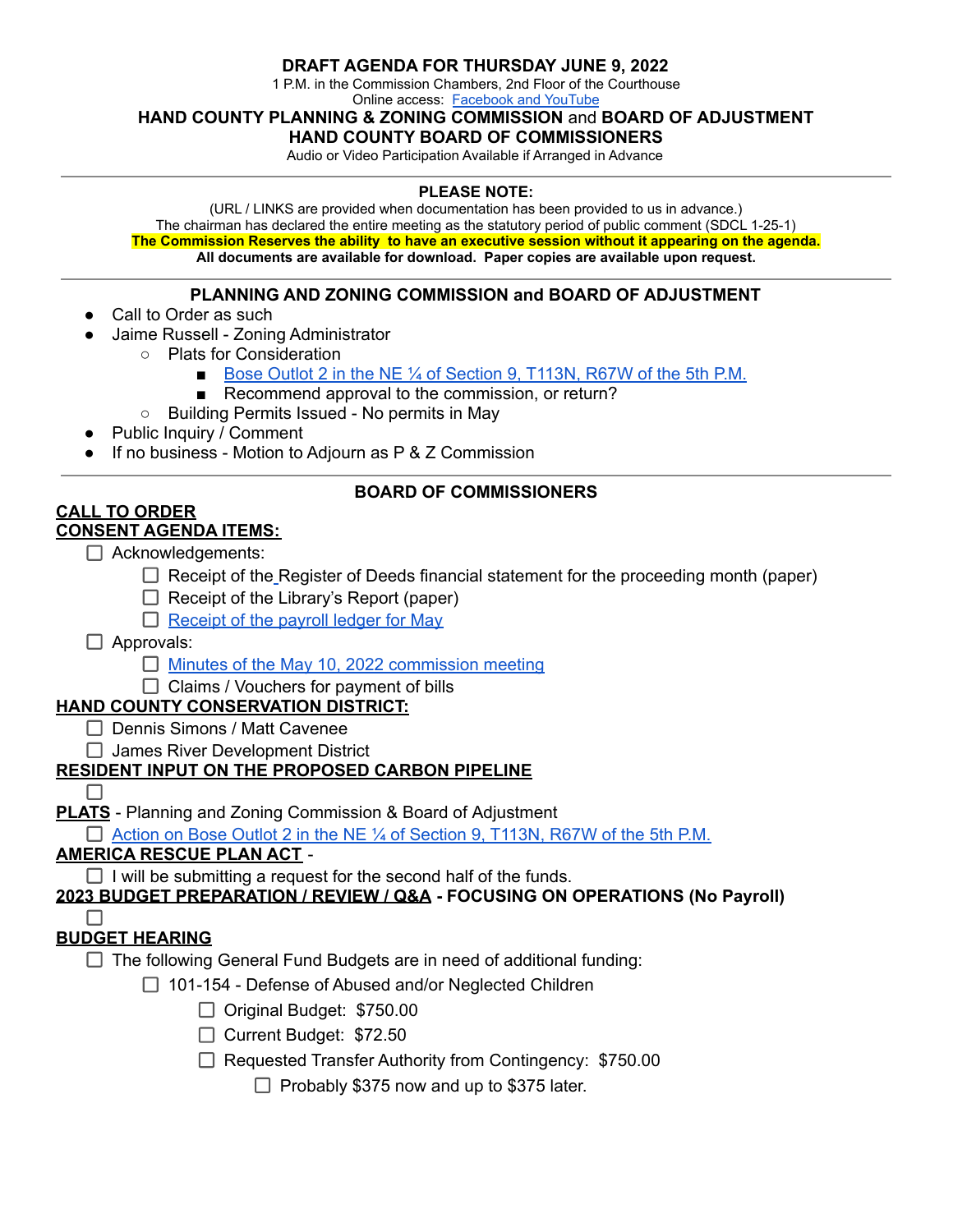## **BUDGET TRANSFER HEARING**

| $\Box$ From 101-911-911 - General Fund Operating Transfers Out to:                                                   |
|----------------------------------------------------------------------------------------------------------------------|
| $\Box$ Beginning Budget: 1,000,000                                                                                   |
| Requested Transfer amount: \$500,000                                                                                 |
| $\Box$ To 201-                                                                                                       |
| $\Box$ From 295-311 - Rural Access Infrastructure to:                                                                |
| $\Box$ 295-311-422.10 - Engineering                                                                                  |
| $\Box$ Original Budget:<br>\$0.00                                                                                    |
| $\Box$ Current Overage: \$14,843.60                                                                                  |
| $\Box$ Request Transfer Authority between funds up to \$25,000                                                       |
| □ Library - Received                                                                                                 |
| $\Box$ From M&P to purchase a copier                                                                                 |
| <b>ROAD &amp; BRIDGES</b> - Jeff Hargens (not present)                                                               |
| $\Box$ Roads & Bridges                                                                                               |
| SD-DOT Striping agreement SD-DOT - 2022-01                                                                           |
| $\Box$ 61 miles of stiping                                                                                           |
| $\Box$ 60/40 match, estimated at \$6,611.22                                                                          |
| SD-DOT Bridge Removal Agreement                                                                                      |
| □ Structure 30-257-400, Project BRO 8030(23) PCN 08NL                                                                |
| $\Box$ 81.95% / 18.05 match, estimated at \$18,050 (based on a project cost of \$100,000)                            |
| <b>SHERIFF</b> - Shane Croeni                                                                                        |
| $\Box$ Tahoe broke down is at Prostrollo                                                                             |
| $\Box$ Deputy Fisher two year is 6/22/22 pay scale raise of .75<br><b>COMMISSIONER WORK PERIOD</b> - Chairman Palmer |
| $\Box$ Old Business - TBA                                                                                            |
| <b>AUDITOR</b> - Doug DeBoer                                                                                         |
| Modification of the Intergovernmental Agreement for Workers Compensation                                             |
| $\Box$ Addresses international travel - unlikely to impact Hand County - Request comment in minutes.                 |
| Decluttering                                                                                                         |
| $\Box$ Will Page has been helping to declutter records from the attic (via burning)                                  |
| $\Box$ Resolutions Approving Destruction                                                                             |
| 2022-16 - Township Reports                                                                                           |
| □ 2022-17 - Bid Lettings / Proposals 2018 & older                                                                    |
| □ 2022-18 - Expenditure Budget Reports 2017 & older                                                                  |
| □ 2022-19 - Notices of Hospitalization (that haven't led to claims) 2019 & older                                     |
| 2022-20 - Expired Oaths of Office                                                                                    |
| □ Surplus: Photocopier that is unrepairable (economically) in the Register of Deeds Office                           |
| $\Box$ RICOH Aficio MP3350B, SN: M6285400130, to be recycled                                                         |
| <b>ELECTION</b> - Doug DeBoer                                                                                        |
| $\Box$ CANVASSING of the RESULTS                                                                                     |
| Defined: "The canvass is the official tally of votes for any given election. The purpose of                          |
| the canvass is to account for every ballot cast and ensure that every valid vote cast is                             |
| included in the election totals."                                                                                    |
| $\Box$ Must be completed and reported to the Secretary of State by June 13, 2022                                     |
| $\Box$ Recount deadline is June 16, 2022 (within 3 days of canvass)                                                  |
| <b>Recount Manual</b>                                                                                                |
| Governing Law: SDCL 12-20 "Return and Canvass of Votes"                                                              |
| Governing Board as Canvassing Board SDCL 12-20-36                                                                    |
| Abstract of Precinct Returns, SDCL 12-20-38                                                                          |
| <b>Duties of Canvassers</b>                                                                                          |
| <b>Official Canvass Sheet</b>                                                                                        |